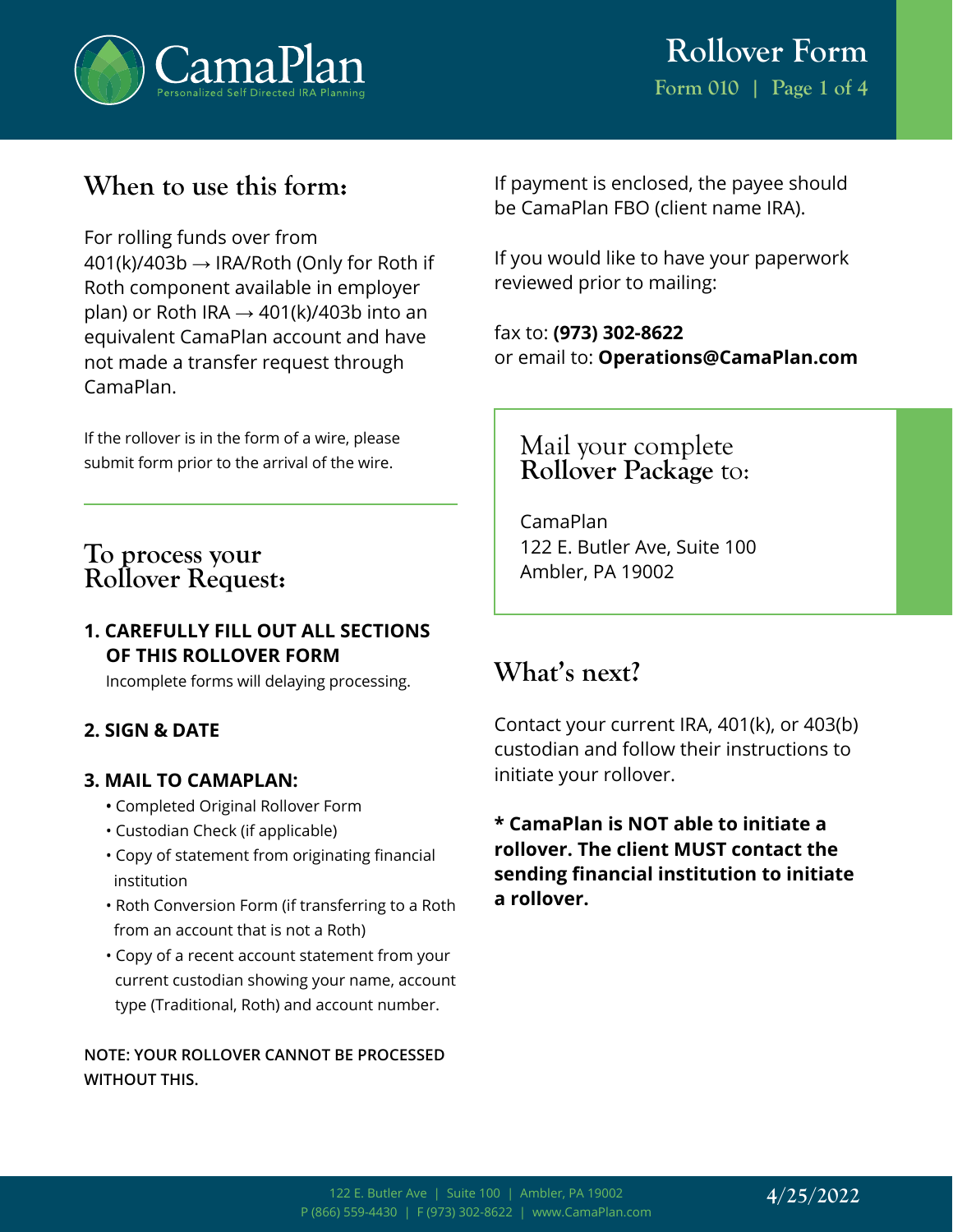

**3. Rollover Details**

# **1. Participant Details**

| <b>Participant Name</b>                      | Place Rollover Funds in a:                                                                               |
|----------------------------------------------|----------------------------------------------------------------------------------------------------------|
|                                              | <b>Traditional IRA</b>                                                                                   |
|                                              | Rollover "conduit" Traditional IRA                                                                       |
| Mailing Address (must match address on file) | <b>SEP IRA</b>                                                                                           |
| <b>Street</b>                                | Simple IRA                                                                                               |
| City<br><b>State</b>                         | Roth IRA (Rollover to Roth accounts must<br>come from a Roth account)                                    |
| <b>ZIP</b>                                   | <b>HSA</b>                                                                                               |
|                                              | <b>ESA</b>                                                                                               |
| Soc. Sec. No.                                |                                                                                                          |
| Cama Acct. No.                               | Form of Rollover:                                                                                        |
|                                              | In Cash (check or wire)                                                                                  |
|                                              | Amount:<br>\$                                                                                            |
| 2. Rollover Account Information              | In Kind                                                                                                  |
| Custodian of Account to be Transferred       | Specify:                                                                                                 |
|                                              |                                                                                                          |
| <b>Company Address</b>                       | 4. Rollover Type                                                                                         |
| <b>Street</b>                                | Check only one box for either A, B, or C:                                                                |
| City                                         |                                                                                                          |
| <b>State</b>                                 | A. Rollover From Another IRA                                                                             |
| <b>ZIP</b>                                   | I certify that the following statements are true                                                         |
|                                              | and correct.                                                                                             |
| <b>Contact Name</b>                          | I am attaching a recent statement for the<br>account I am transferring FROM.                             |
| <b>Contact Phone</b>                         | 1. This rollover contribution is being made within 60                                                    |
|                                              | days after my receipt of funds from another IRA, in                                                      |
| Name on Account to be Transferred            | which I was either the participant or surviving spouse                                                   |
|                                              | beneficiary, or this rollover contribution is the result                                                 |
| Account No.                                  | of a distribution from an IRA for a first time home<br>purchase which has been delayed, or this rollover |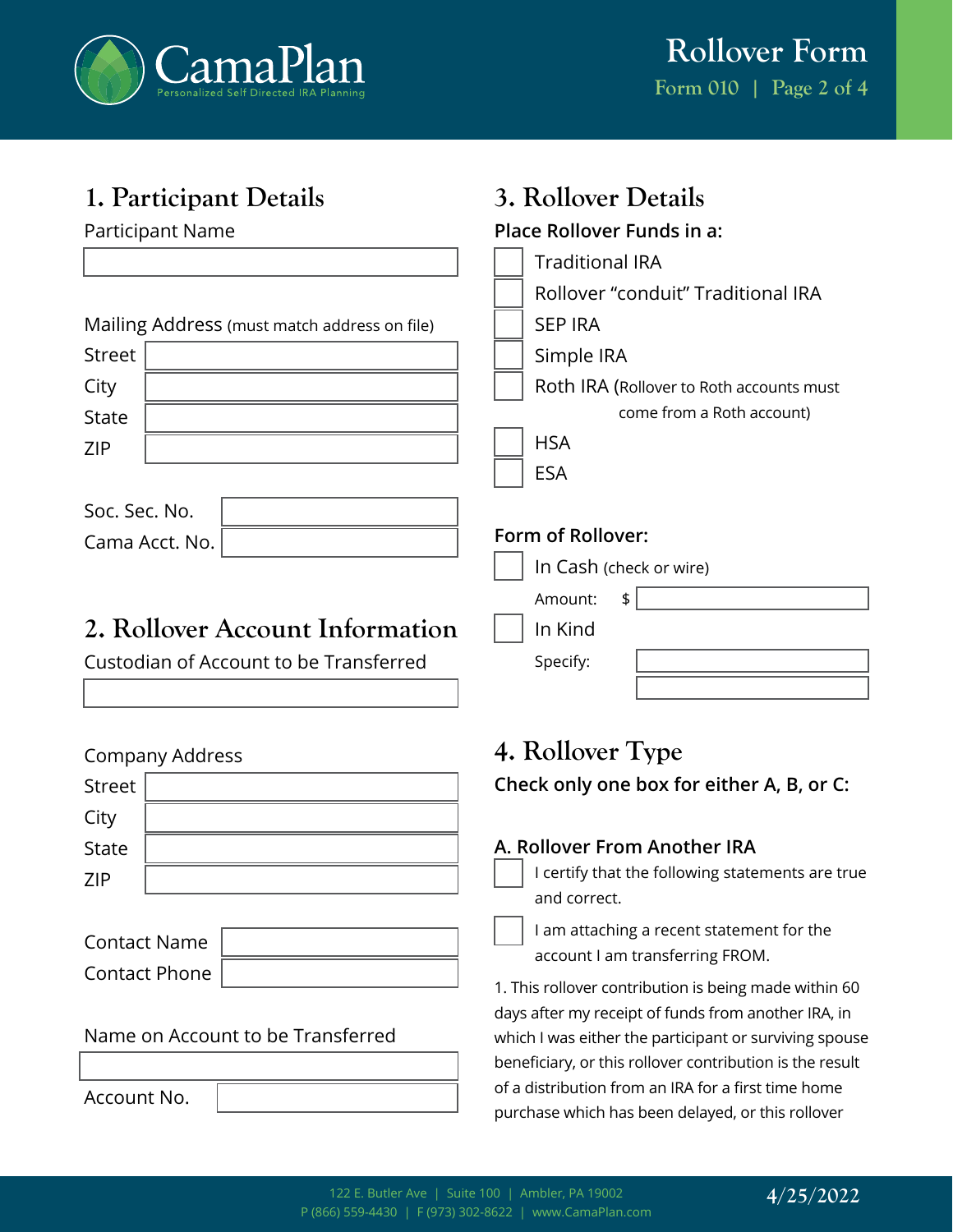



contribution is being made within 120 days of my receipt of funds from the distributing IRA.

2. During the 12-month period prior to my receipt of the distribution being rolled over, I have not received a distribution from this same IRA, which was subsequently rolled over to another IRA, and the distribution being rolled over has not been part of a distribution from another IRA that was subsequently rolled over. (This rule does not apply to a delay in the acquisition of a residence for a first time homebuyer.)

3. I am not rolling over any required minimum distributions with respect to the distributing IRA plan.

4. This rollover contribution represents a distribution from a SIMPLE IRA and I have not participated in my Employers SIMPLE Plan for 2 years, and this rollover contribution is being made into another SIMPLE IRA. Date First Participated in original SIMPLE IRA:

#### **B. Rollover/Direct From an Employer Plan**

I certify that the following statements are true and correct.

1. The undersigned certifies that my employer's qualified plan, qualified annuity, 403(b) plan, governmental 457(b) plan, or the Federal Employee's Thrift Savings Plan has made or will make an Eligible Rollover Distribution which is either being paid in a Direct Rollover to the Administrator/Custodian of my IRA, or paid directly to me which I am rolling over no later than the 60th day after receiving the Eligible Rollover Distribution.

2. This Rollover/Direct Rollover is not part of a series

of payments over my life expectancy(ies) or over a period of 10 years or more.

3. This Rollover/Direct Rollover does not include any required minimum distributions with respect to the employer's plan.

4. This Rollover/Direct Rollover does not include a hardship distribution, a corrective distribution, or a deemed distribution of a default from any employer's plan.

5. I certify that I am eligible to establish an IRA with this Rollover/Direct Rollover of an Eligible Rollover Distribution, and that I am one of the following: the plan participant; the surviving spouse of the deceased plan participant; or the spouse or former spouse of the plan participant under a Qualified Domestic Relations Order.

6. I certify that if this Rollover/ Direct Rollover does not contain a Designated Roth Contribution Account, it is to be deposited in a Roth IRA account, and the rollover funds are coming from another Roth account.

### **C. Rollover Beginning at Age 72**

If you are 72 or older, did you take your required minimum distribution from this plan or any other plan? (If you are not 72, skip this section.)

**Yes**, I received the distribution from this plan or another plan to satisfy the required minimum distribution requirement for this year. I received the distribution from the other plan on: Date |

**No**, I have not taken my required minimum distribution for this year from this plan or any other plan.